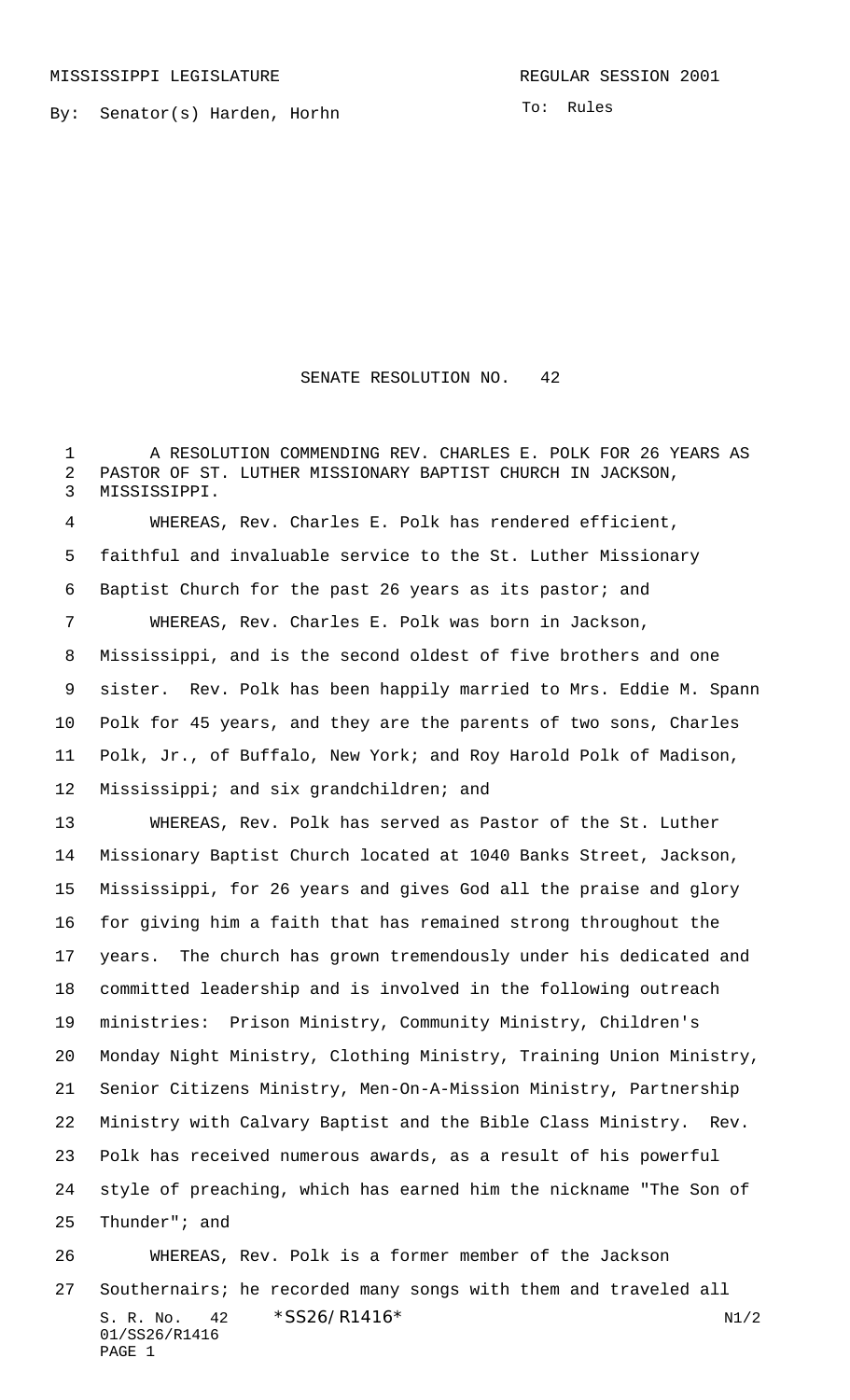over the country singing until God called him to the ministry. Rev. Polk's community and civic affiliations include S.C.L.C., NAACP, Ministers Union, Mississippi Baptist Convention, National Baptist Convention USA, Board Member of Central Mississippi Health Services, Inc., Board Member of the Mississippi Mass Choir, and Financial Secretary of the Mississippi Baptist State Convention; and

 WHEREAS, Rev. Polk is sensitive to the needs of the less fortunate, the elderly and the youth, and each year volunteers his time and effort to the WKXI senior citizens' food giveaway for Christmas; and

 WHEREAS, during his 26 years at St. Luther, the church has expanded its physical facilities and has increased its membership and services to members and their families, including expanding services and opportunities for the youth, and is currently planning to construct a new edifice in the West Jackson Community; and

 WHEREAS, Rev. Polk gives unselfishly of his time, talents and efforts for the improvement of mankind. His integrity and sincerity have earned him the respect and admiration of people in all walks of life; and

 WHEREAS, he has always been a champion of civic betterment and a tireless advocate of citizen involvement in government; and WHEREAS, Rev. Polk is a fluent speaker, a spirit-filled leader of extraordinary vitality who is loved and admired by friends both far and near:

 NOW, THEREFORE, BE IT RESOLVED BY THE SENATE OF THE STATE OF MISSISSIPPI, That the Senate and the St. Luther Missionary Baptist Church family and the West Jackson community commend Rev. Polk for his unique and visionary leadership of teaching and sharing God's word, upon the occasion of 26 years of service to his church.

S. R. No. 42 \* SS26/R1416\* 01/SS26/R1416 PAGE 2